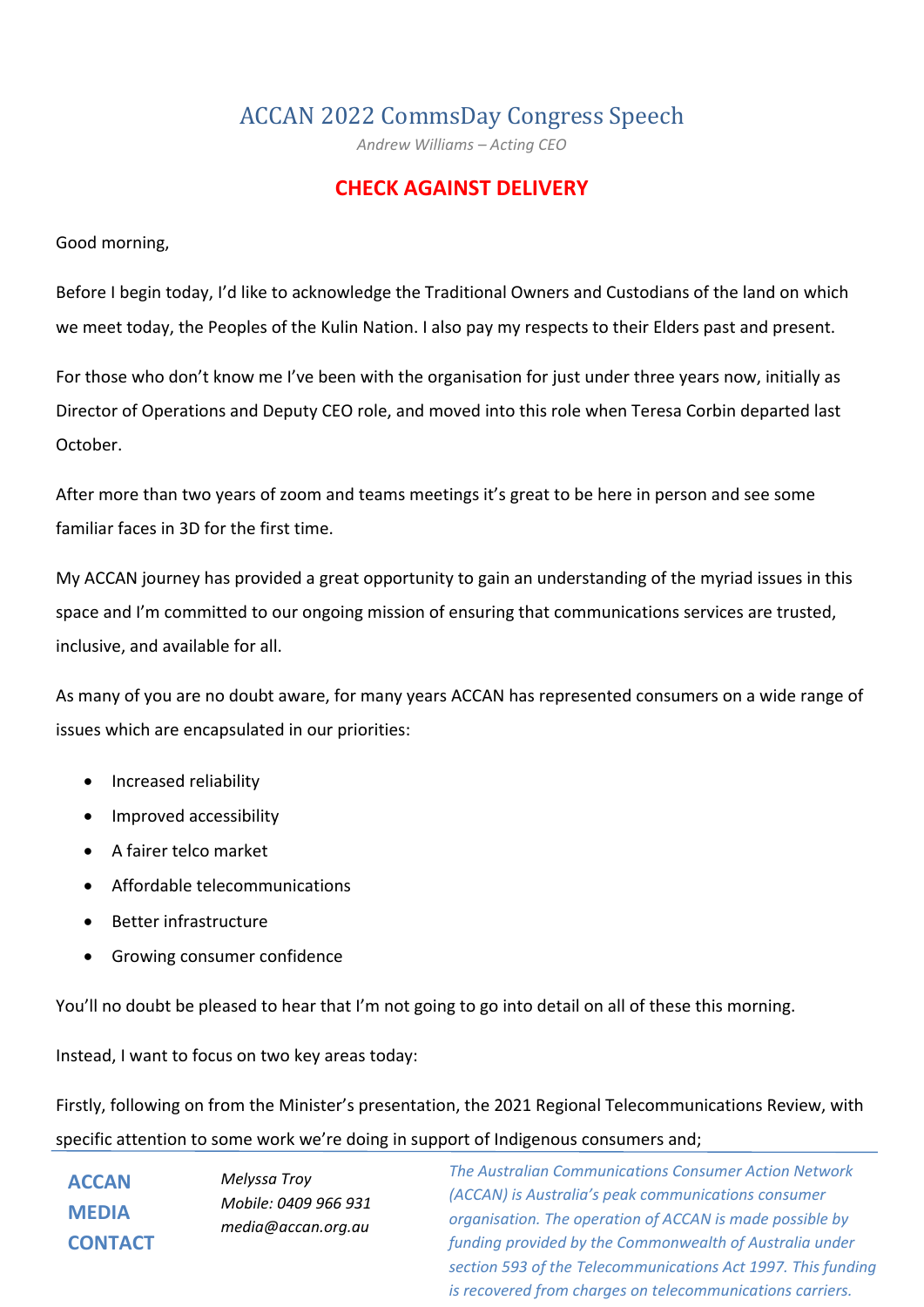Secondly the need for a fairer telco market.

## 2021 Regional Telecommunications Review

To set the scene, as we're all aware, the last few weeks have brought about massive challenges for Australians with floods devasting much of South-east Queensland and large parts of New South Wales.

We've heard many stories from our members and the general public on the ground about the difficulties they're facing when it comes to communications in these areas.

Issues with mobile phone reception have meant that many ATMs and EFTPOS facilities were inoperable. Some families were unable to stay in contact with relatives who had been evacuated, contact insurance companies, or read news about road closures.

While we recognise the positive efforts of the telco industry and NBN Co to provide temporary measures such as COW SATs and free access to data, we now need to think about the structural changes that are needed to keep our communities connected when the next inevitable natural disaster arrives.

So often when we think about hardening mobile networks, we think about how to make them more resistant to bushfires – but if these latest floods are anything to go by, we will need to cast our minds further to ensure that Australians have access to these vital services during a wide range of emergencies.

It is clear that the experiences of regional communities during the last few years have highlighted and heightened the need for access to reliable, resilient and affordable telecommunications services.

It's with this context in mind that this morning I'd like to talk about the 2021 Regional Telecommunications Review, and ACCAN's wish list for government action off the back of the Committee's report.

The Review, expertly chaired by Luke Hartsuyker, has outlined more than a dozen key findings relating to issues such as digital connectivity, reliability of regional communications services, and digital inclusion.

ACCAN is pleased that many of the recommendations from the Committee mirror those put forward in our own submission to the Review, not the least of which is our focus on the need for national recognition of telecommunications as an essential service.

I understand that I am likely preaching to the converted here, as most everyone in this room understands the vital nature of telecommunications, especially in times of disaster and natural emergencies.

**ACCAN MEDIA CONTACT**

*Melyssa Troy Mobile: 0409 966 931 media@accan.org.au*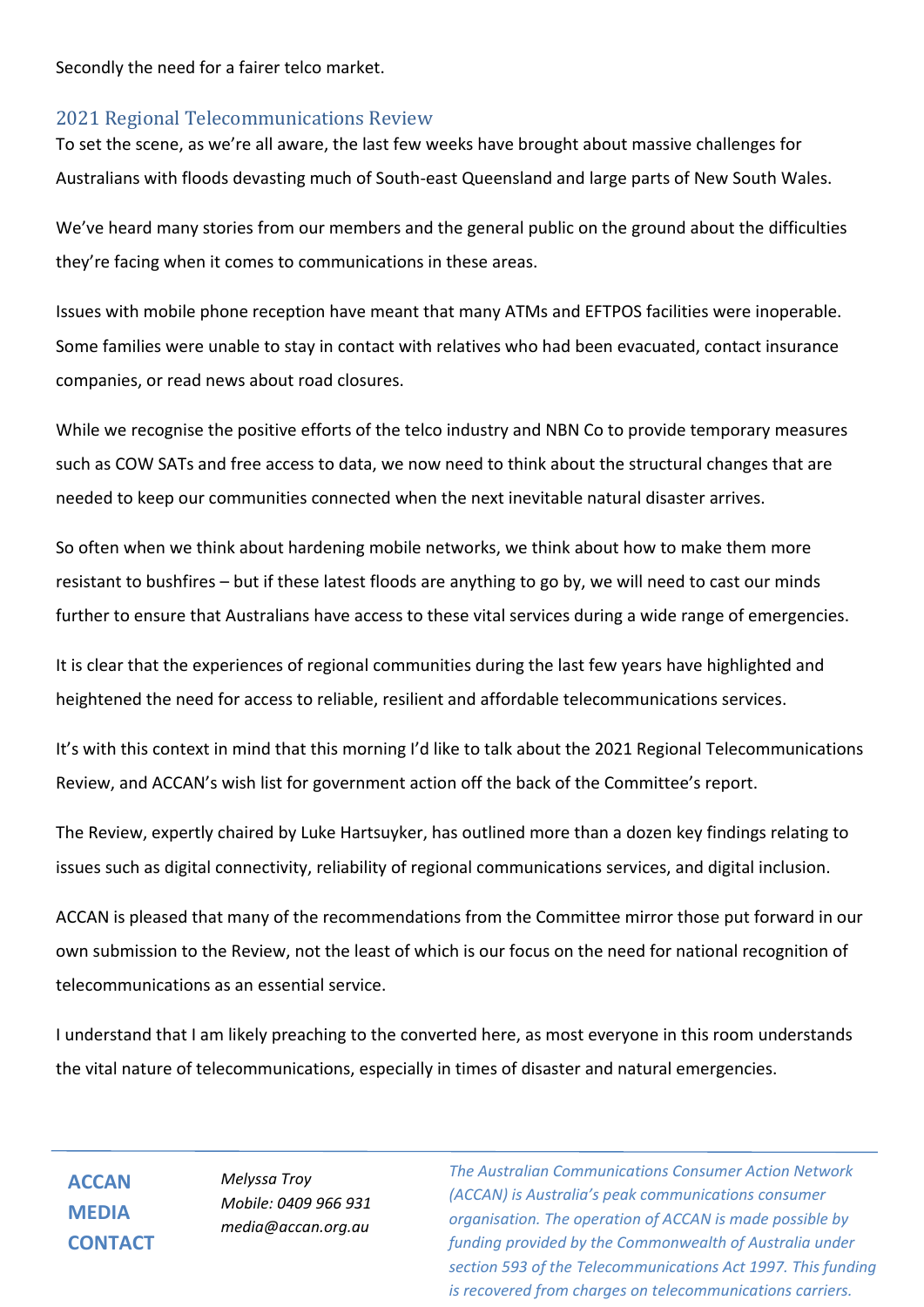Unfortunately, due to the designation of essential services primarily being the role of states and territories, there is no uniform approach to this matter. Surprisingly, only Queensland currently recognises telecommunications as an essential service.

Other states and territories have somewhat oblique references to the issue in their respective Emergency Services legislation, but we want to make it an explicit requirement.

Without the essential service designation, telcos face logistical barriers when it comes to restoring services which often result from power outages.

ACCAN supports Infrastructure Australia's recommendations that telecommunications be classified as an essential service, as well as creating a clear legislative framework for improved policies and processes for state and territory governments and network operators to plan, manage and provide resilient services.

The telecommunications sector would then receive support and protection from state and territory emergency services to resolve any logistical issues which may arise, such as the need for priority access to fuel and allowing for vegetation removal or management.

The issue of access to fuel could also be alleviated if mobile towers in remote areas were to receive extra backup power supply to last between 4-7 days. This would ensure maintenance of communications services during power outages, and to allow sufficient time for technicians to restore the service.

ACCAN welcomed the Federal Government's recent announcement that they are providing \$10 million in upgrades to reinforce the resilience of mobile networks in regional areas.

This much welcomed funding under Round 2 of the Mobile Network Hardening Program will mean Optus, Telstra and TPG Telecom will deliver 544 mobile network resilience upgrades across the country.

Following stage 2 of this program, we would like to see an audit of mobile towers at high risk of natural disaster be carried out to determine whether an additional round of funding is required.

We'd also like to see the telco industry convene regularly to discuss the reliability of telecommunications infrastructure and measures to facilitate quick and easy restoration of services.

#### *Indigenous Steering Committee*

One of the key groups impacted by the potential outcome of the review are those in Australia's regional, rural and remote Indigenous communities.

**ACCAN MEDIA CONTACT** *Melyssa Troy Mobile: 0409 966 931 media@accan.org.au*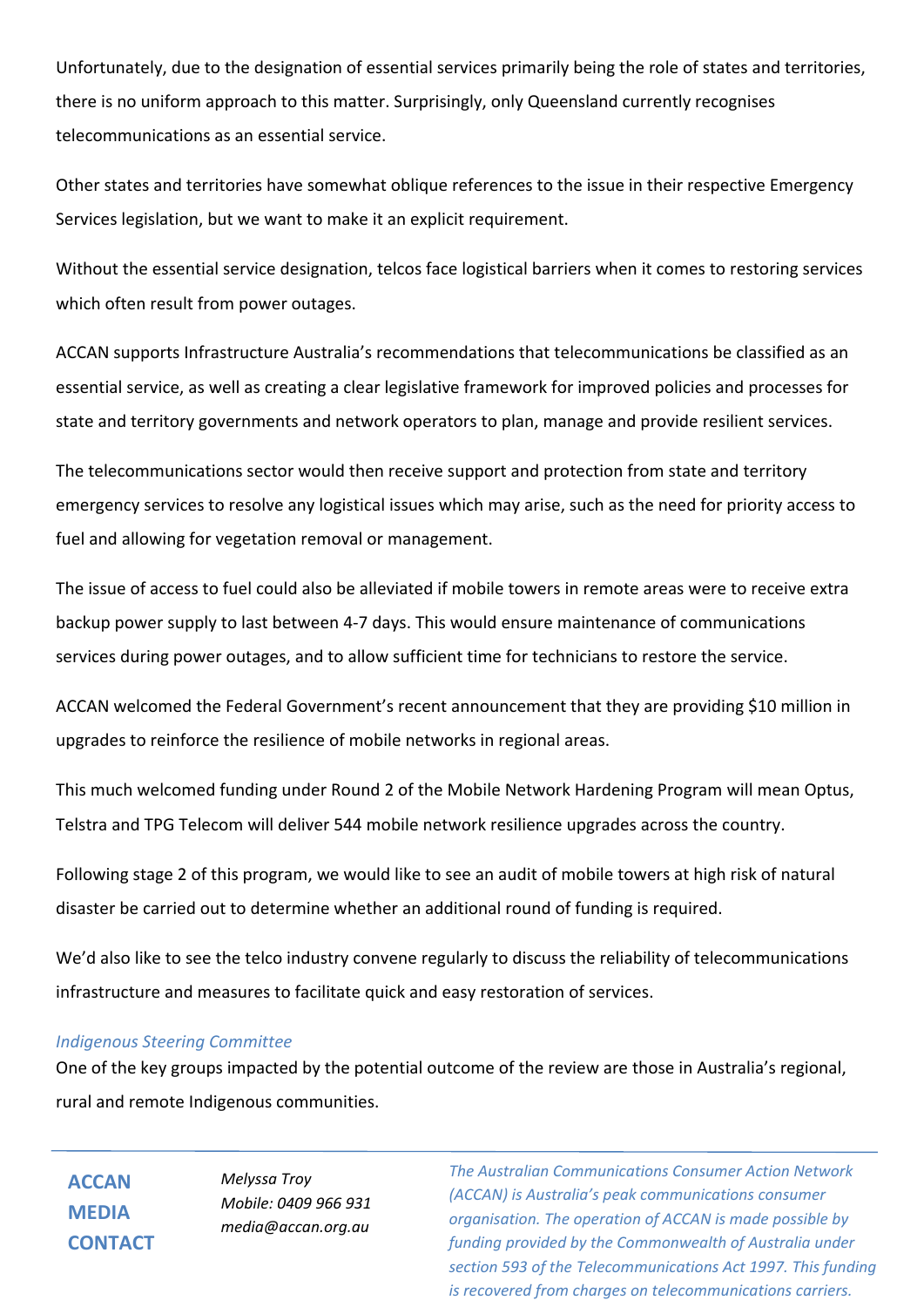ACCAN has long been concerned about digital exclusion in remote Indigenous communities, particularly due to the inadequacy and limited availability of communications infrastructure in these areas.

The true extent of digital exclusion in remote Indigenous communities is unclear due to significant data and knowledge gaps.

A patchwork of piecemeal policy responses from successive state, territory and Federal Governments have left many of the more than a thousand remote Indigenous communities chronically underserved by telecommunications infrastructure.

Worryingly, reports indicate that the digital divide facing First Nations people in remote communities – and in other areas – is widening.

In recognition of the importance of having a First Nations led response to these issues, ACCAN has convened an Indigenous Steering Committee, chaired by Dr Heron Loban – a Torres Strait Islander woman and former ACCAN Director.

Guided by this Committee we aim to close the digital divide for First Nations consumers in a way that is genuinely representative of the interests of First Nations peoples.

Last week, this Steering Committee wrote to Minister McKenzie advocating for the Federal government to fund the implementation of the Indigenous Digital Inclusion Plan and any activities identified within it.

The Committee also emphasised the importance of the Federal Government investing in local-level, community-informed and co-designed solutions to resolve infrastructure connectivity problems in remote Indigenous communities.

We cannot roll-out a cookie cutter approach to digital inclusion across the country and expect it to work for the wide variety of communities impacted.

Instead, we must trust the local experts on the ground to guide the creation of programs that will assist their communities to get online and develop the digital literacy skills necessary to benefit from the online world. We're fortunate to have some of these eperts on our committee.

Finally, ACCAN's Indigenous Steering Committee is calling on the Federal Government to act within the year to collect baseline data and report on digital inclusion for First Nations people in Australia, including

**ACCAN MEDIA CONTACT** *Melyssa Troy Mobile: 0409 966 931 media@accan.org.au*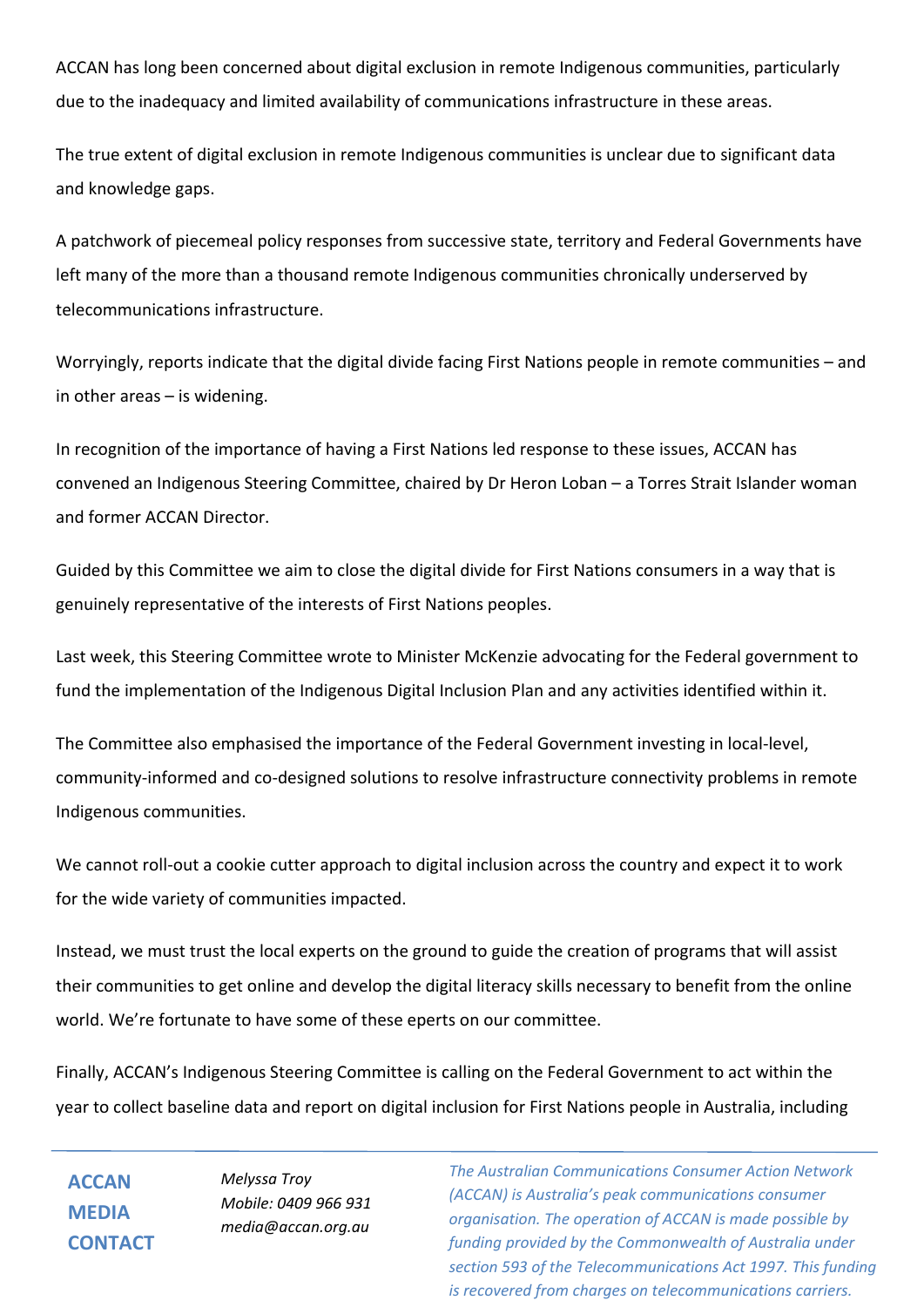those living in regional and remote areas, in accordance with the data development areas under Outcome 17 of the National Agreement on Closing the Gap.

If we do not know the exact extent of the digital inclusion gap within these communities, it is very difficult to design programs that aim to address the problem.

## Fairer Telco Market

Next this morning, I'd like to provide some insight into our call for a fairer telco market.

What do we mean by this?

Poor customer service, irresponsible selling practices, unresponsive or uncontactable telcos, unfair policies, procedures and dispute resolution issues, and information asymmetry in the telecommunications market are causing considerable harm to communications consumers, especially those experiencing vulnerability.

There is a lack of information and promotion of affordable devices and services, and at the same time a confusing array of complex offers, which results in consumers entering contracts for products not suited to their needs.

Fairer market conditions would address existing information asymmetries in the communications sector to support consumers to make well informed communications purchases.

ACCAN believes that one of the most practical ways to level the playing field is through the implementation of a trusted independent plan comparison tool.

We see this tool addressing consumer knowledge gaps and providing accurate and customisable information about the availability and price of various phone and internet services - similar to the Government's Energy Made Easy website.

The Energy Made Easy price comparison tool relies on data provided by energy companies about every plan they offer. Energy companies must develop a Basic Plan Information Document (BPID) and the Detailed Plan Information Document (DPID), which accompany each energy plan on the market. This is submitted to the Australian Energy Regulator for inclusion in the searchable data base.

With a bit of effort, these arrangements could be mirrored in telecommunications. Small changes to Critical Information Summary requirements could bring greater consistency and feed into a telecommunications-specific plan comparison tool.

**ACCAN MEDIA CONTACT** *Melyssa Troy Mobile: 0409 966 931 media@accan.org.au*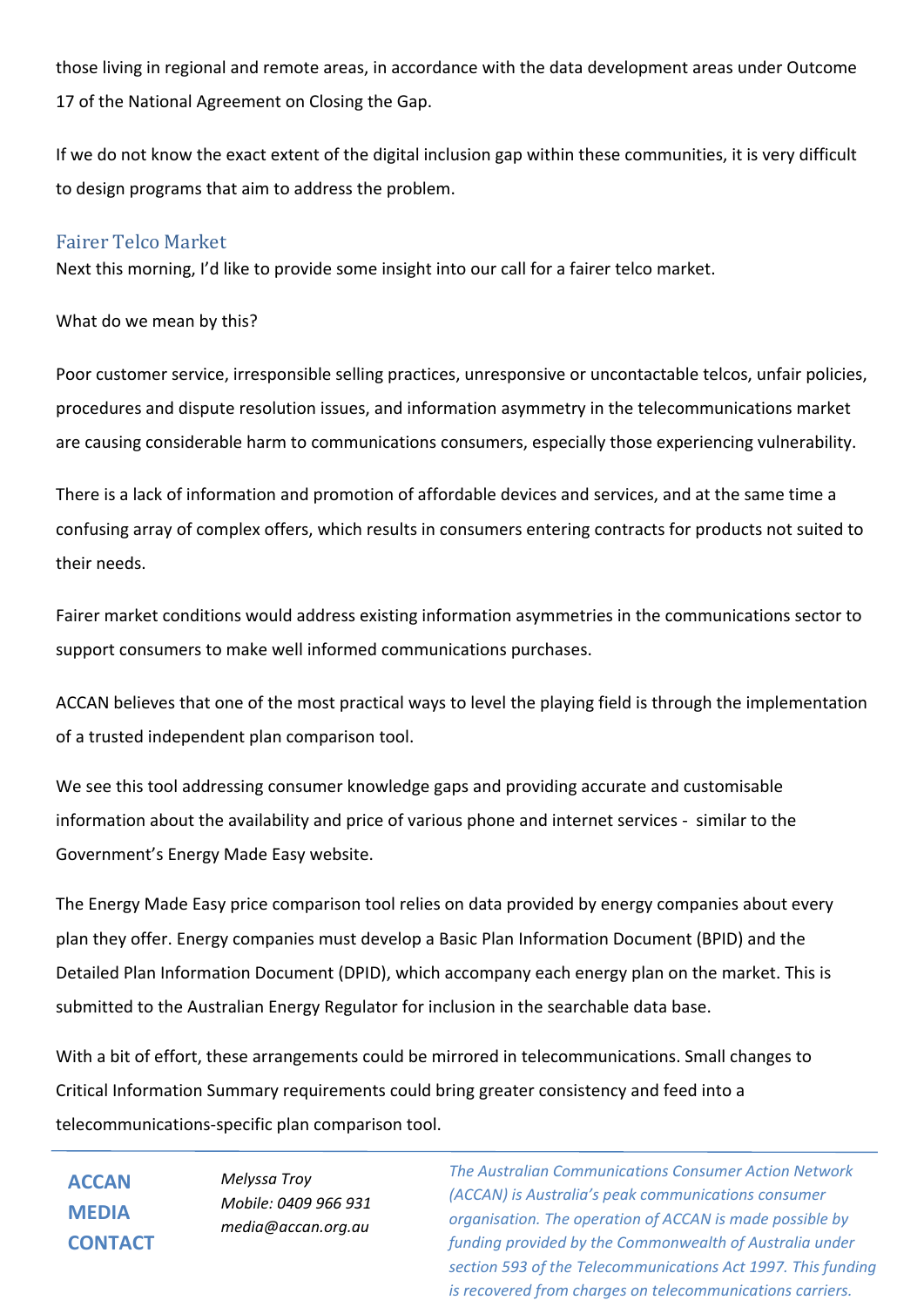While comparator sites like Finder and WhistleOut do help consumers compare products on the market, the major issue from our perspective is that they are not independent.

They rely on advertising and sponsorship from providers that results in them boosting some players, while neglecting others from their selection of services all together.

Consumers need to be able to trust that they are being given the full range of services on offer without any commercial incentives getting in the way.

## *PIAC/ACCAN Research*

I also thought I'd take the opportunity to give you a heads up on a related research project we've just commissioned.

Information asymmetry goes beyond knowing what products and services are on offer and extends to being aware of how you can pay for those products and services.

ACCAN has been concerned by reports that customers are experiencing hardship due to a lack of options when it comes to paying their telco bills.

Earlier this year, we began a joint research project with the Public Interest Advocacy Centre to explore the ways that people pay their telco and energy bills.

In particular, this study will look at 'hidden debt', when people take on other forms of debt in order to pay their telco bills.

We are now starting to receive the first data back from this research, and the findings raise some interesting insights.

For example, compared with the energy sector, telcos are less transparent about additional fees and costs associated with paying your bill, generally offer customers fewer options to pay their bills, and overall have higher additional processing fees.

We know that in recent years, there has been an industry-wide push from telcos to promote direct debit as the primary form of payment.

Of the 82 telco retailers reviewed, 90% offer direct debit as a form of payment, with many telling customers it is "the easiest" and "most efficient" way to pay.

**ACCAN MEDIA CONTACT** *Melyssa Troy Mobile: 0409 966 931 media@accan.org.au*